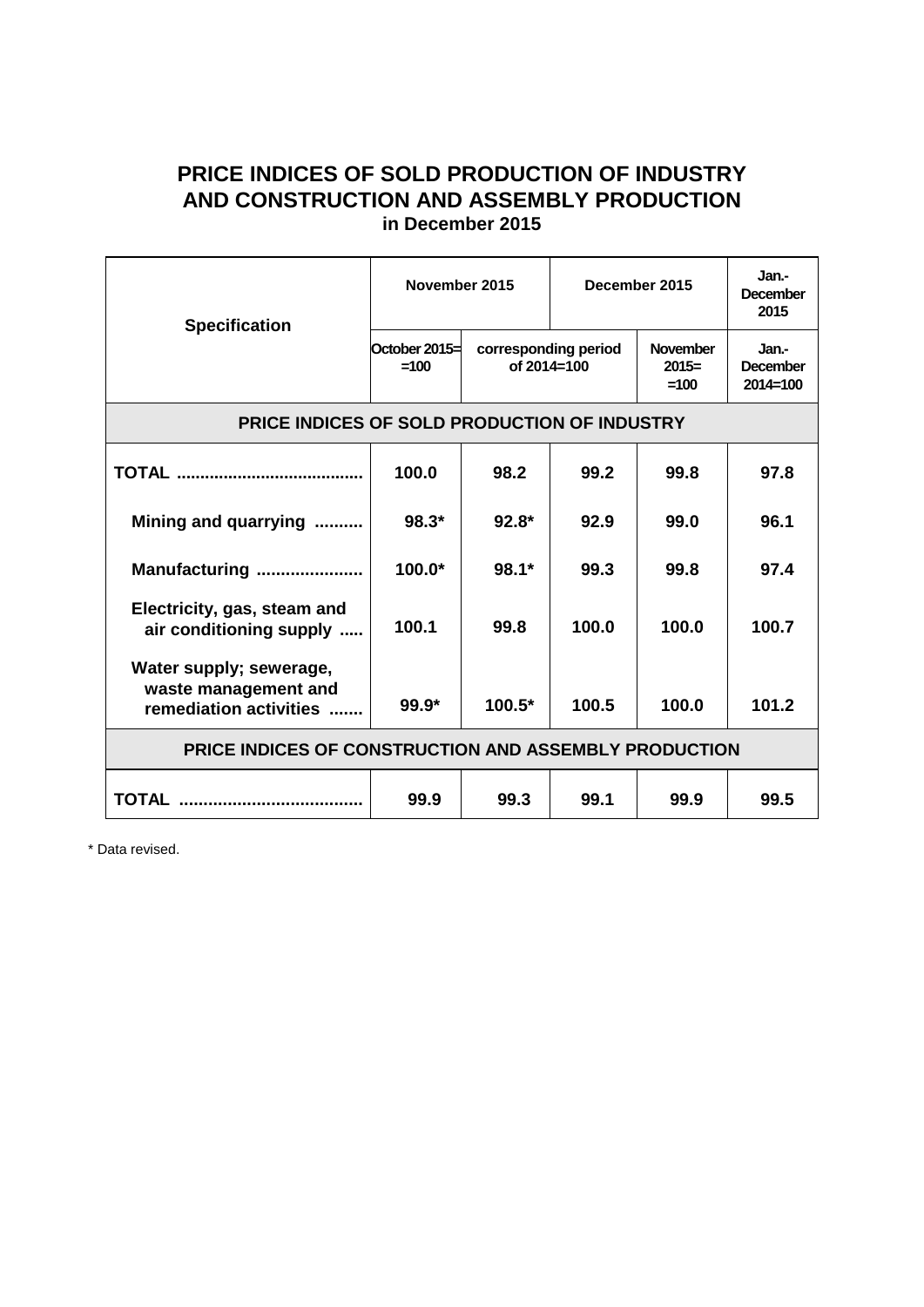According to preliminary data, **the prices of sold production of industry** in 2015 with relation to previous year dropped of 2.2%, in which the highest drop of prices - of 3.9% - was recorded in mining and quarrying. The prices in manufacturing were lower of 2.6%. The increase of prices was recorded in sections electricity, gas, steam and air conditioning supply by 0.7% as well as in water supply; sewerage, waste management and remediation activities by 1.2%.

It is estimated that in December 2015 the prices of sold production of industry were of 0.8% lower than in December 2014. The highest drop of prices was recorded in mining and quarrying of 7.1%, of which in mining of metal ores (of 13.5%) as well as in mining of coal and lignite (of 5.3%). The drop of prices was also recorded in manufacturing of 0.7%, of which the biggest in manufacture of coke and refined petroleum products (of 14.3%). Lower than in December 2014 were also prices among other things in manufacture of basic metals (of 2.6%), of wearing apparel (of 1.2%), of chemicals and chemical products, of other non-metallic mineral products (of 1.0% each), of metal products (of 0.9%), of beverages (of 0.8%), of leather and related products (of 0.6%), of products of wood, cork, straw and wicker (of 0.3%). The price of food products, of rubber and plastic products as well as of furniture reached the level similar to the one recorded in December 2014. Higher than in December 2014 were prices among other things in manufacture of computer, electronic and optical products (by 0.3%), of electrical equipment, of printing and reproduction of recorded media (by 0.8% each), of machinery and equipment (by 1.0%), of textiles (by 1.1%), of pharmaceutical products (by 1.7%), of motor vehicles, trailers and semi-trailers (by 2.6%), of other transport equipment (by 3.1%) as well as of paper and paper products (by 3.9%). The prices in section electricity, gas, steam and air conditioning supply reach the level similar to the one recorded in December 2014, but the growth of prices was recorded in section water supply; sewerage, waste management and remediation activities by 0.5%.

It is estimated that **the prices of construction and assembly production** in 2015 were of 0.5% lower than in the previous year. The drop was recorded in the prices in construction of buildings (of 0.9%) as well as in civil engineering (of 0.8%). The growth of prices was recorded in specialised construction activities (by 0.4%).

The prices of construction and assembly production in December of 2015 were of 0.9% lower than the one recorded in December 2014. The drop was recorded in the prices in construction of buildings (of 1.5%) as well as in civil engineering (of 1.0%). The growth of prices was recorded in specialised construction activities (by 0.4%).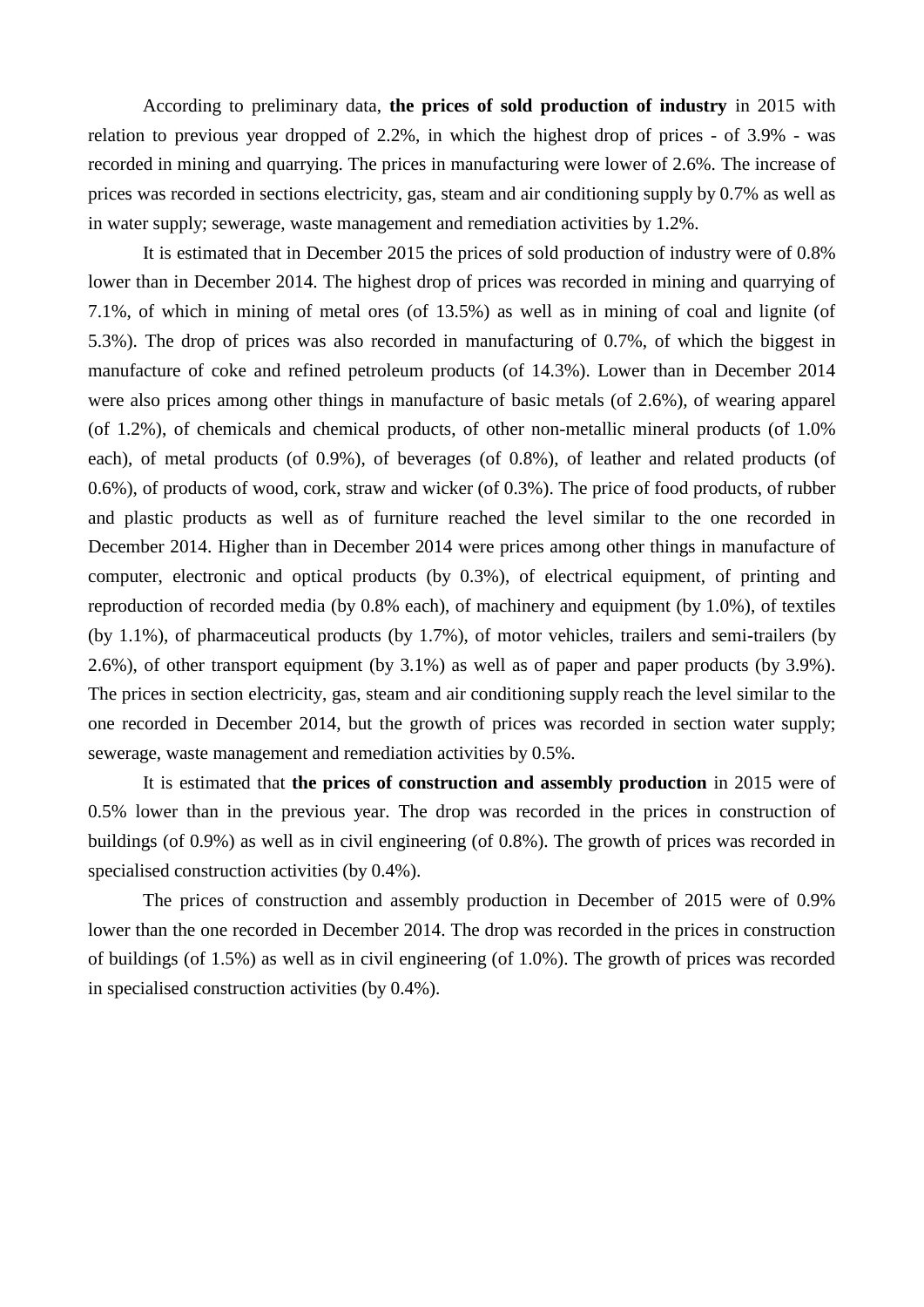